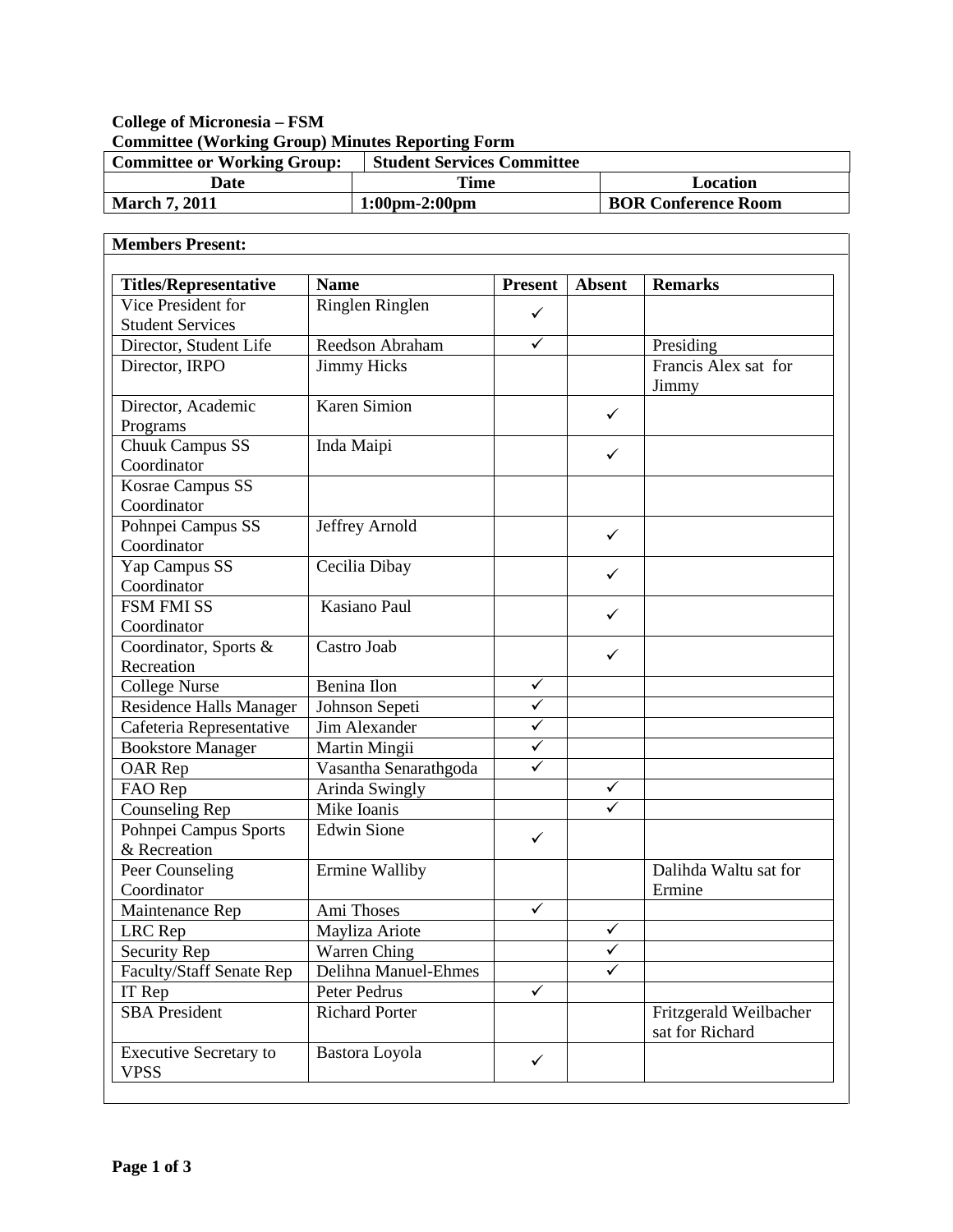### **Agenda/Major Topics of Discussion:**

- **1. Adoption of Minutes**
- **2. Founding Day Update**
- **3. Criteria for Student Activity Fund**
- **4. Student Complaint Process**
- **5. Compensation and Duties of Resident Assistants**
- **6. Curfew Policy/Proposed Missing Student Policy**
- **7. Others**
- **8. Adjournment**

### **Discussion of Agenda/Information Sharing:**

**The Chair thanked and welcomed everyone and asked Dalihda Waltu to say an opening prayer.** 1. Adoption of Minutes

- *Minutes of February 7, 2011 was adopted as submitted.*
- 2. Founding Day Update *The SBA representative briefed the members on the COM-FSM Founding Day activities and program.* 
	- *Theme: CULTURE = Culture Unites Learning Through Unity, Respect and Ethnicity*
	- *The assembly time is at 7:00am at the Spanish Wall and the float parade will start at 9:30am up to the PICS track & field.*
	- *SBA will update the members on the exact number of floats on the next meeting.*
	- *The students decided to have three judges (Sue Moses, Dana Lee Ling and Rohazad Suaidi). Judges will survey floats prior to send off and halfway between Center Point and Penny Hotel. This will give everyone especially those marching a chance to rest and for Judges to see all floats in terms of performance during the parade.*
	- *The Chair requested that the Security personnel shall be posted during and after the arrangements of floats.*
	- *To include the FSM President and members of the FSM Congress on the invitation list*
	- *There are 10 teams participating for the float and cultural performances. Two teams (one from National and one from Pohnpei campus) wanted to participate for the cultural performances but not the float so the members recommended they do their performances during lunch hour.*
	- *To insert the presentation of awards and closing remark in the program. The members agreed that the National and Pohnpei campus SBA Presidents do the closing remark since they are responsible for the preparation of this founding day.*
	- *VPSS commended the SBA on a job well done and motioned that the program be adopted with modifications as noted. The motion passed unanimously.*
- *3.* Criteria for Student Activity Fund
	- *Although the criteria for the use of the student activity fund has been in place and utilized by the students, the office of VPSS still continue to come across some problems. The rationale is for all requests to be treated fairly and consistently. The Chair recommended that Bastora email the criteria to all members to review and send in their comments or electronic votes via email.*

# *4.* Student Complaint Process

*The Chair recommended that he will work closely with Karen and Bastora to insert the comments made by the curriculum committee and submit to the members for consideration on the next meeting. VPSS suggested that the members finalized the process prior to the BOR meeting in May 2011.*